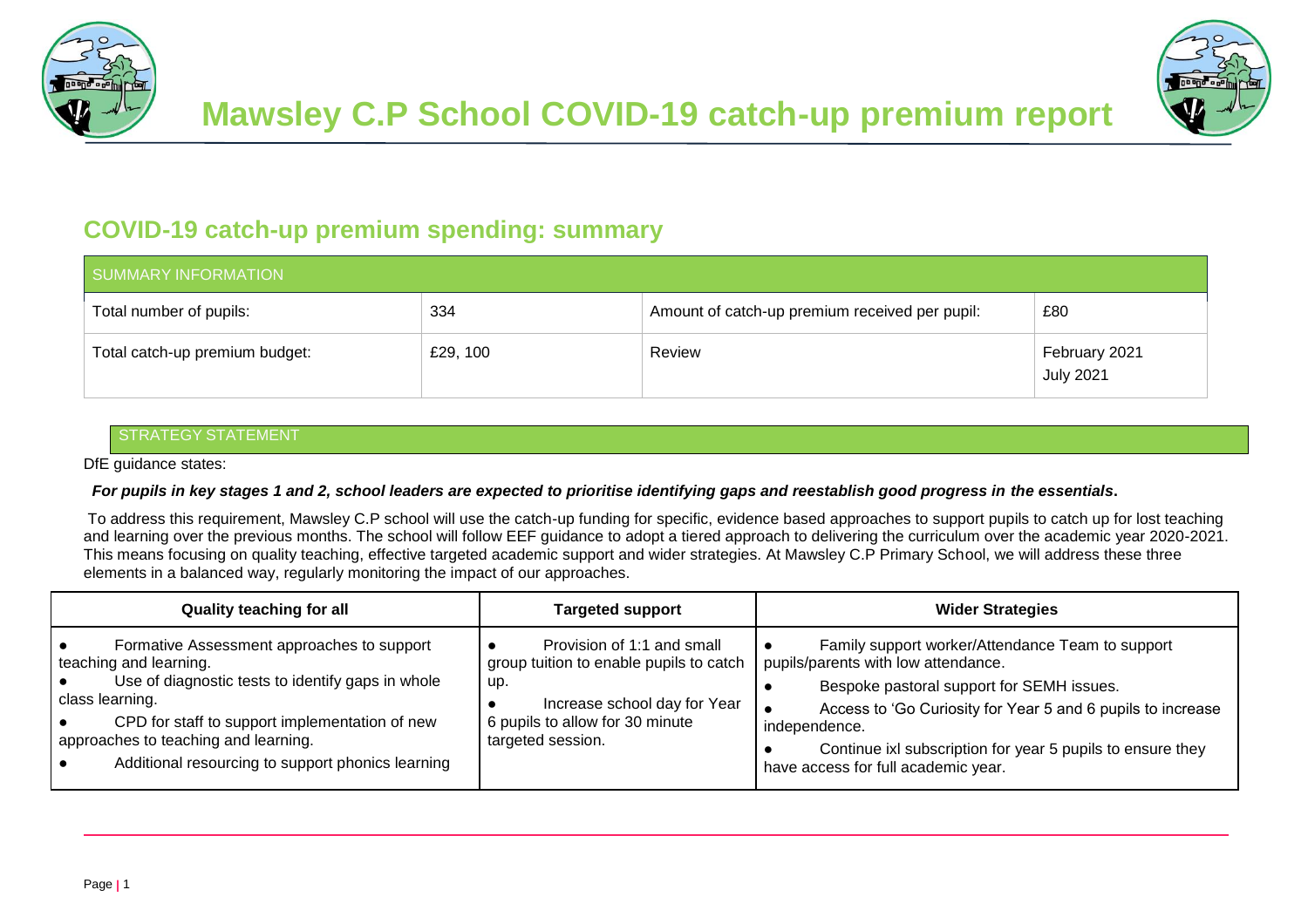# **Barriers to learning**

### BARRIERS TO FUTURE ATTAINMENT

#### Academic barriers:

| A | Lack of phonics teaching in the Summer term resulting in children in early years and year 1 not reaching the phonics milestones inline with school<br>systematic phonics programme of study. |
|---|----------------------------------------------------------------------------------------------------------------------------------------------------------------------------------------------|
| B | Reduced opportunity/engagement with writing during lockdown resulting in below expected rates of progress and a reduced competence in spelling and<br>stamina in handwriting.                |
| C | Reduced engagement/rehearsal in maths during lockdown resulting in below expected rates of progress particularly in times tables and a lack of<br>resilience when tackling problems.         |
| D | Reduced levels of independent and active learning behaviours observed in children.                                                                                                           |

### ADDITIONAL BARRIERS

| <b>External barriers:</b> |                                                                                                    |
|---------------------------|----------------------------------------------------------------------------------------------------|
|                           | Challenges in home environment impacting on child's engagement with learning in and out of school. |
|                           | Lower attendance on return to school due to enforced isolation periods.                            |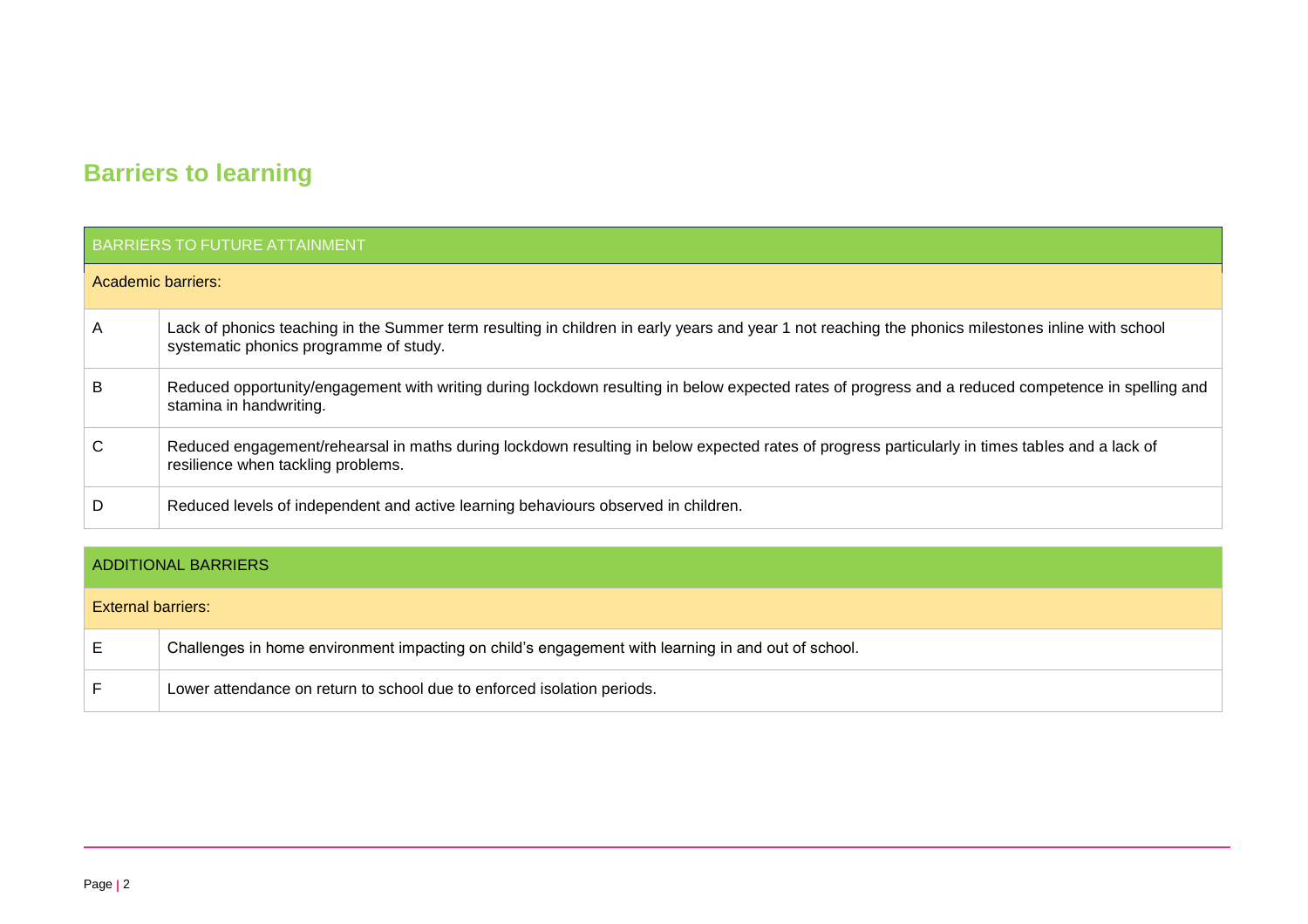# **Planned expenditure for current academic year**

| Quality of teaching for all                                                   |                                                                                                                                                                                                                                                                            |                                                                                                                                                                                                                                                                                                                                                                                                                                                                                                                                                                                                                                                                                                                                                                                                                                                                                                                                                                                      |                                                                         |            |                                                                                                                                                    |  |
|-------------------------------------------------------------------------------|----------------------------------------------------------------------------------------------------------------------------------------------------------------------------------------------------------------------------------------------------------------------------|--------------------------------------------------------------------------------------------------------------------------------------------------------------------------------------------------------------------------------------------------------------------------------------------------------------------------------------------------------------------------------------------------------------------------------------------------------------------------------------------------------------------------------------------------------------------------------------------------------------------------------------------------------------------------------------------------------------------------------------------------------------------------------------------------------------------------------------------------------------------------------------------------------------------------------------------------------------------------------------|-------------------------------------------------------------------------|------------|----------------------------------------------------------------------------------------------------------------------------------------------------|--|
| Action                                                                        | Intended outcome<br>and success criteria                                                                                                                                                                                                                                   | What's the evidence and<br>rationale for this choice?                                                                                                                                                                                                                                                                                                                                                                                                                                                                                                                                                                                                                                                                                                                                                                                                                                                                                                                                | How will you make sure it's<br>implemented well?                        | Staff lead | When will you<br>review this?                                                                                                                      |  |
| <b>Formative Assessment</b><br>approaches to support<br>teaching and learning | Teachers will identify<br>whole class and<br>individual gaps in<br>understanding and<br>will target these in<br>subsequent learning<br><b>Success Criteria</b><br>Pupils make good<br>progress towards<br>curriculum<br>expectations for the<br>2020-2021 academic<br>year | 'Formative assessment is widely<br>recognised as a significant strategy<br>in raising pupil achievement.' (Dylan<br>Wiliam) and aligns with<br>recommendations in the EEF Covid<br>19 support guide for schools where it<br>states that, 'Providing pupils with<br>high-quality feedback, building on<br>accurate assessment, is likely to be<br>a particularly promising approach.'<br>Formative assessment takes place<br>on a day-to-day basis during<br>teaching and learning, allowing<br>teachers and pupils to assess<br>attainment and progress more<br>frequently. It begins with diagnostic<br>assessment, indicating what is<br>already known and what gaps may<br>exist in skills or knowledge. If a<br>teacher and pupil understand what<br>has been achieved to date, it is<br>easier to plan the next steps. As the<br>learning continues, further formative<br>assessments indicate whether<br>teaching plans need to be amended<br>to reinforce or extend learning. | Ongoing guidance and monitoring by<br>phase leaders and subject leaders | <b>SLT</b> | Assessment<br>capture points<br>(September,<br>December,<br>April, July)<br>Leaders to<br>review with<br>teachers at<br>pupil progress<br>meetings |  |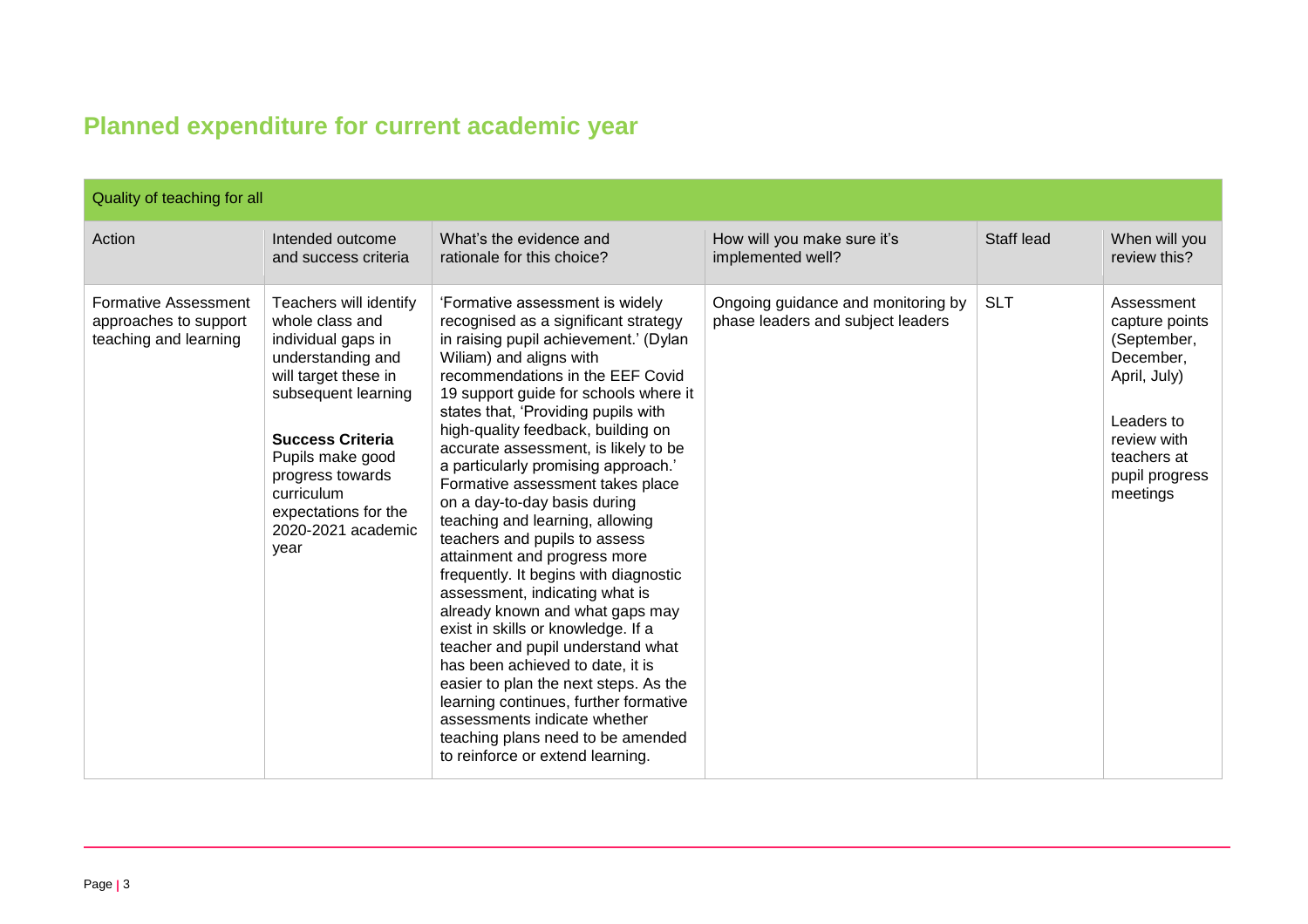| Use of diagnostic tests<br>to identify gaps in<br>whole class learning                      | Gaps in learning at a<br>whole class level will<br>be identified which<br>will inform<br>subsequent planning<br>and teaching.<br><b>Success Criteria</b><br>Pupils will close<br>learning gaps,<br>especially in the<br>previous year's<br>subject knowledge<br>and understanding,<br>so that they are able<br>to make good<br>progress in order to<br>reach ARE by the<br>end of the year. | Recommended approach in EEF<br>Covid 19 support guide for schools It<br>is important to establish what<br>children already know so as to build<br>on existing schemas.                                                                                                                                                                                                                                                                                                                                                                                                                                              | Clear guidance to staff on what data<br>to capture, when to capture it and in<br>what way. Provision of quality<br>assessment tools to support data<br>capture. Teachers required to share<br>findings with SLT to inform<br>monitoring cycle. | <b>SLT</b>      | Leaders to<br>review initial<br>information<br>shared in<br>September<br>and<br>subsequently<br>following<br>assessment<br>capture points<br>(December,<br>April, July) |
|---------------------------------------------------------------------------------------------|---------------------------------------------------------------------------------------------------------------------------------------------------------------------------------------------------------------------------------------------------------------------------------------------------------------------------------------------------------------------------------------------|---------------------------------------------------------------------------------------------------------------------------------------------------------------------------------------------------------------------------------------------------------------------------------------------------------------------------------------------------------------------------------------------------------------------------------------------------------------------------------------------------------------------------------------------------------------------------------------------------------------------|------------------------------------------------------------------------------------------------------------------------------------------------------------------------------------------------------------------------------------------------|-----------------|-------------------------------------------------------------------------------------------------------------------------------------------------------------------------|
| CPD for staff to support<br>implementation of new<br>approaches to teaching<br>and learning | Teachers will be<br>confident in the<br>delivery of new<br>approaches to<br>teaching and<br>learning, including<br>online.<br><b>Success Criteria</b><br>Pupils will make good<br>progress towards end<br>of year expectations<br>whether they are<br>working in school or<br>at home.                                                                                                      | Recommended approach in EEF<br>Covid 19 support guide for schools<br>'Ensuring every teacher is supported<br>and is essential to achieving the best<br>outcomes for pupils. Providing<br>opportunities for professional<br>development- for example, to<br>support curriculum planning or<br>focused training on the effective use<br>of technology-is likely to be<br>valuable. Almost all schools will also<br>have made significant adjustments to<br>organisational and logistical aspects<br>of school life. Ensuring teachers<br>have training and support to adjust to<br>these changes is likely to improve | SLT to identify emerging needs for<br>CPD through monitoring cycle.<br>Following appropriate CPD, SLT to<br>review progress with individual staff<br>and teams.                                                                                | МH<br><b>AC</b> | Ongoing                                                                                                                                                                 |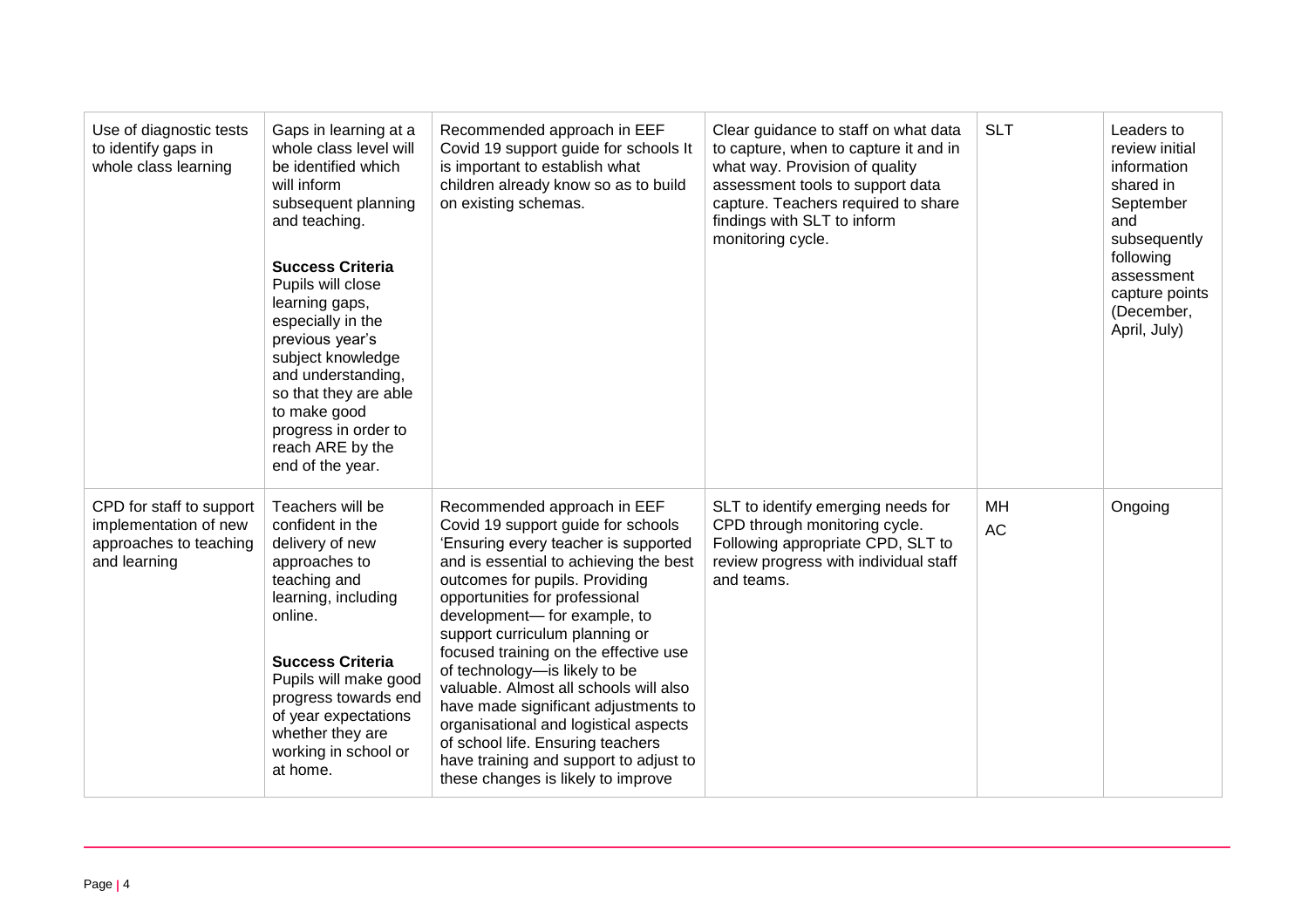|                                                                                |                                                                                                                                                                                                                                                                                                                                               | the quality of teaching as all pupils<br>return to school.'                                                                                                                                                                                                                                                                                                                                                                                                        |                                                                                                                                                                                                                                                                                                                                                                                                                      |                             |                                             |
|--------------------------------------------------------------------------------|-----------------------------------------------------------------------------------------------------------------------------------------------------------------------------------------------------------------------------------------------------------------------------------------------------------------------------------------------|--------------------------------------------------------------------------------------------------------------------------------------------------------------------------------------------------------------------------------------------------------------------------------------------------------------------------------------------------------------------------------------------------------------------------------------------------------------------|----------------------------------------------------------------------------------------------------------------------------------------------------------------------------------------------------------------------------------------------------------------------------------------------------------------------------------------------------------------------------------------------------------------------|-----------------------------|---------------------------------------------|
| Additional resourcing to<br>support phonics<br>learning                        | Increase in % of<br>children achieving<br>expected standard in<br>reading at end of<br>Foundation Stage.                                                                                                                                                                                                                                      | It is essential that pupils have access<br>to the right level of books to support<br>their learning journey in reading.                                                                                                                                                                                                                                                                                                                                            | Ongoing analysis by Phase 1 and 2<br>Leaders to identify specific needs                                                                                                                                                                                                                                                                                                                                              | <b>SLT</b>                  | Ongoing<br><b>Termly RWI</b><br>assessments |
| Total budgeted cost:                                                           |                                                                                                                                                                                                                                                                                                                                               |                                                                                                                                                                                                                                                                                                                                                                                                                                                                    |                                                                                                                                                                                                                                                                                                                                                                                                                      |                             | £12,600                                     |
| <b>Targeted support</b>                                                        |                                                                                                                                                                                                                                                                                                                                               |                                                                                                                                                                                                                                                                                                                                                                                                                                                                    |                                                                                                                                                                                                                                                                                                                                                                                                                      |                             |                                             |
| <b>Action</b>                                                                  | Intended outcome<br>and success criteria                                                                                                                                                                                                                                                                                                      | What's the evidence and<br>rationale for this choice?                                                                                                                                                                                                                                                                                                                                                                                                              | How will you make sure it's<br>implemented well?                                                                                                                                                                                                                                                                                                                                                                     | <b>Staff lead</b>           | When will you<br>review this?               |
| Provision of 1:1 and<br>small group tuition to<br>enable pupils to catch<br>up | Pupils identified by<br>teachers as needing<br>catch-up intervention<br>in speech,<br>phonics/reading,<br>maths or writing will<br>be allocated to a<br>group.<br><b>Success Criteria</b><br>Pupils will close gaps<br>in their learning,<br>leading to increased<br>progress from<br>starting points<br>towards end of year<br>expectations. | EEF Covid 19 support guide for<br>schools recommends structured<br>intervention programmes as an<br>effective way to support pupils who<br>have fallen behind the furthest.<br>Programmes are likely to have the<br>greatest impact where they meet a<br>specific need, such as oral language<br>skills or aspects of reading, include<br>regular sessions maintained over a<br>sustained period and are carefully<br>timetabled to enable consistent<br>delivery. | Where teaching assistants deliver<br>sessions, regular liaison with CT to<br>inform planning. Teachers/phase<br>leaders to direct content of session<br>for TAs/HLTAs to ensure a<br>structured programme is delivered.<br>All interventions have a baseline<br>assessment so that progress can be<br>monitored against this. Timetabling<br>of sessions created and monitored<br>by SLT to ensure best use of time. | <b>SLT</b><br>Classteachers | Half termly                                 |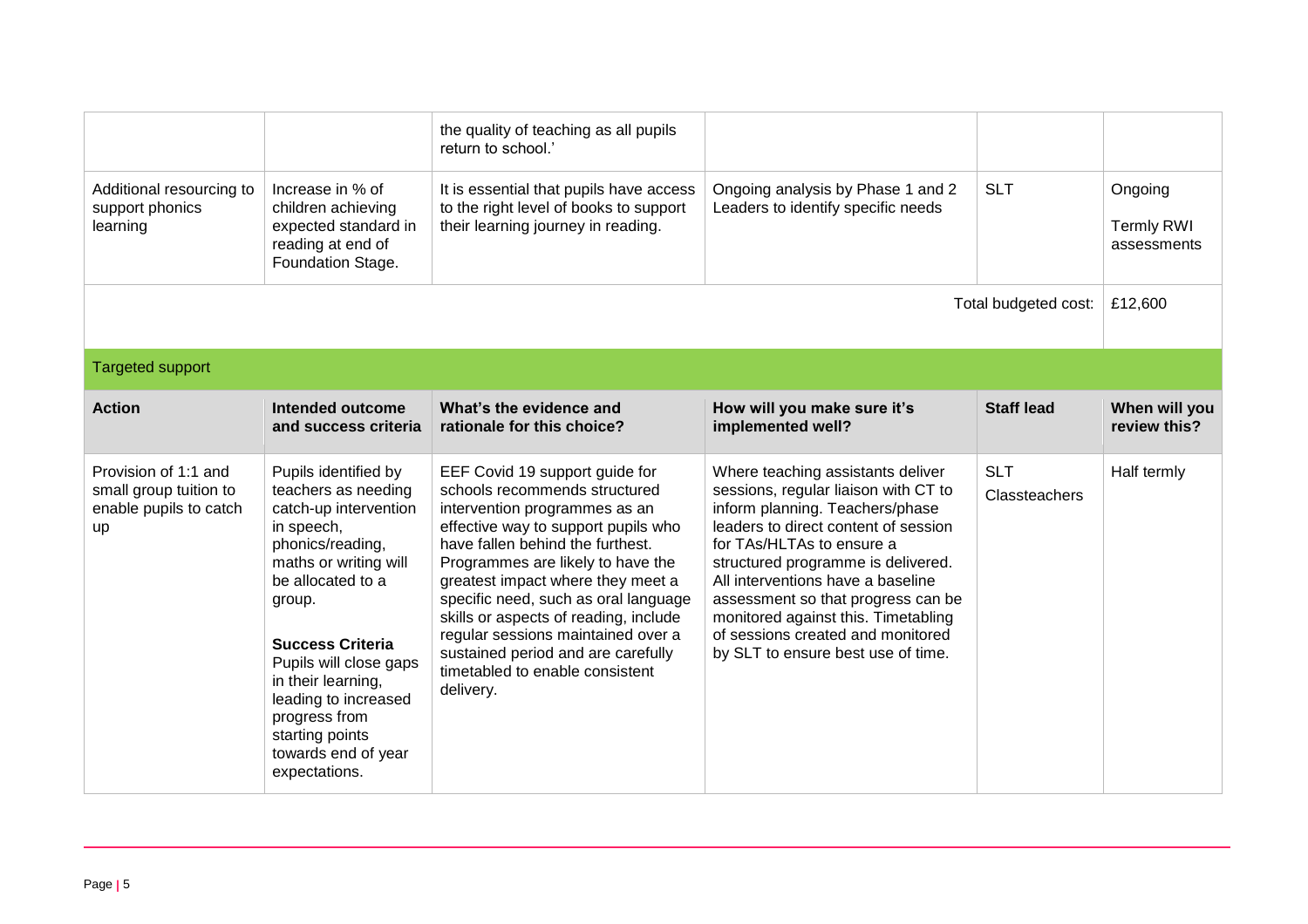| Increase school day for<br>Year 6 pupils to allow<br>for 30 minute targeted<br>session.         | Pupils will receive<br>tailored sessions<br>everyday targeted to<br>address gaps<br>identified through<br>formative<br>assessment.<br><b>Success Criteria</b><br>Pupils will close gaps<br>in their learning,<br>leading to increased<br>progress from<br>starting points<br>towards end of year<br>expectations. | EEF Covid 19 support guide for<br>schools recommends structured<br>intervention programmes as an<br>effective way to support pupils who<br>have fallen behind the furthest.<br>Programmes are likely to have the<br>greatest impact where they meet a<br>specific need, such as oral language<br>skills or aspects of reading, include<br>regular sessions maintained over a<br>sustained period and are carefully<br>timetabled to enable consistent<br>delivery. | Teachers to direct content of session<br>for HLTAs to ensure a structured<br>programme is delivered. Timetabling<br>of sessions created and monitored<br>by SLT to ensure best use of time. | MН<br><b>AC</b><br>Class teachers | December<br>February<br>April<br>July |
|-------------------------------------------------------------------------------------------------|-------------------------------------------------------------------------------------------------------------------------------------------------------------------------------------------------------------------------------------------------------------------------------------------------------------------|--------------------------------------------------------------------------------------------------------------------------------------------------------------------------------------------------------------------------------------------------------------------------------------------------------------------------------------------------------------------------------------------------------------------------------------------------------------------|---------------------------------------------------------------------------------------------------------------------------------------------------------------------------------------------|-----------------------------------|---------------------------------------|
|                                                                                                 |                                                                                                                                                                                                                                                                                                                   |                                                                                                                                                                                                                                                                                                                                                                                                                                                                    |                                                                                                                                                                                             |                                   |                                       |
|                                                                                                 |                                                                                                                                                                                                                                                                                                                   |                                                                                                                                                                                                                                                                                                                                                                                                                                                                    |                                                                                                                                                                                             | Total budgeted cost:              | £14,221                               |
| Wider approaches                                                                                |                                                                                                                                                                                                                                                                                                                   |                                                                                                                                                                                                                                                                                                                                                                                                                                                                    |                                                                                                                                                                                             |                                   |                                       |
| Action                                                                                          | Intended outcome<br>and success criteria                                                                                                                                                                                                                                                                          | What's the evidence and<br>rationale for this choice?                                                                                                                                                                                                                                                                                                                                                                                                              | How will you make sure it's<br>implemented well?                                                                                                                                            | Staff lead                        | When will you<br>review this?         |
| Family support<br>worker/Attendance<br>Team to support<br>pupils/parents with low<br>attendance | Barriers to<br>attendance will be<br>targeted and<br>addressed<br><b>Success Criteria</b><br>Attendance of pupils                                                                                                                                                                                                 | Poor attendance negatively impacts<br>pupil progress and disadvantages<br>pupils compared to their peers.<br>Where a pupil is repeatedly absent<br>this has an impact on their social and<br>emotional wellbeing as well as their<br>academic progress. Pupils with poor<br>attendance may also be those who<br>lack engagement with learning at                                                                                                                   | Regular liaison between involved<br>staff to agree on the appropriate<br>strategies for each child.                                                                                         | MН<br>EG                          | Weekly                                |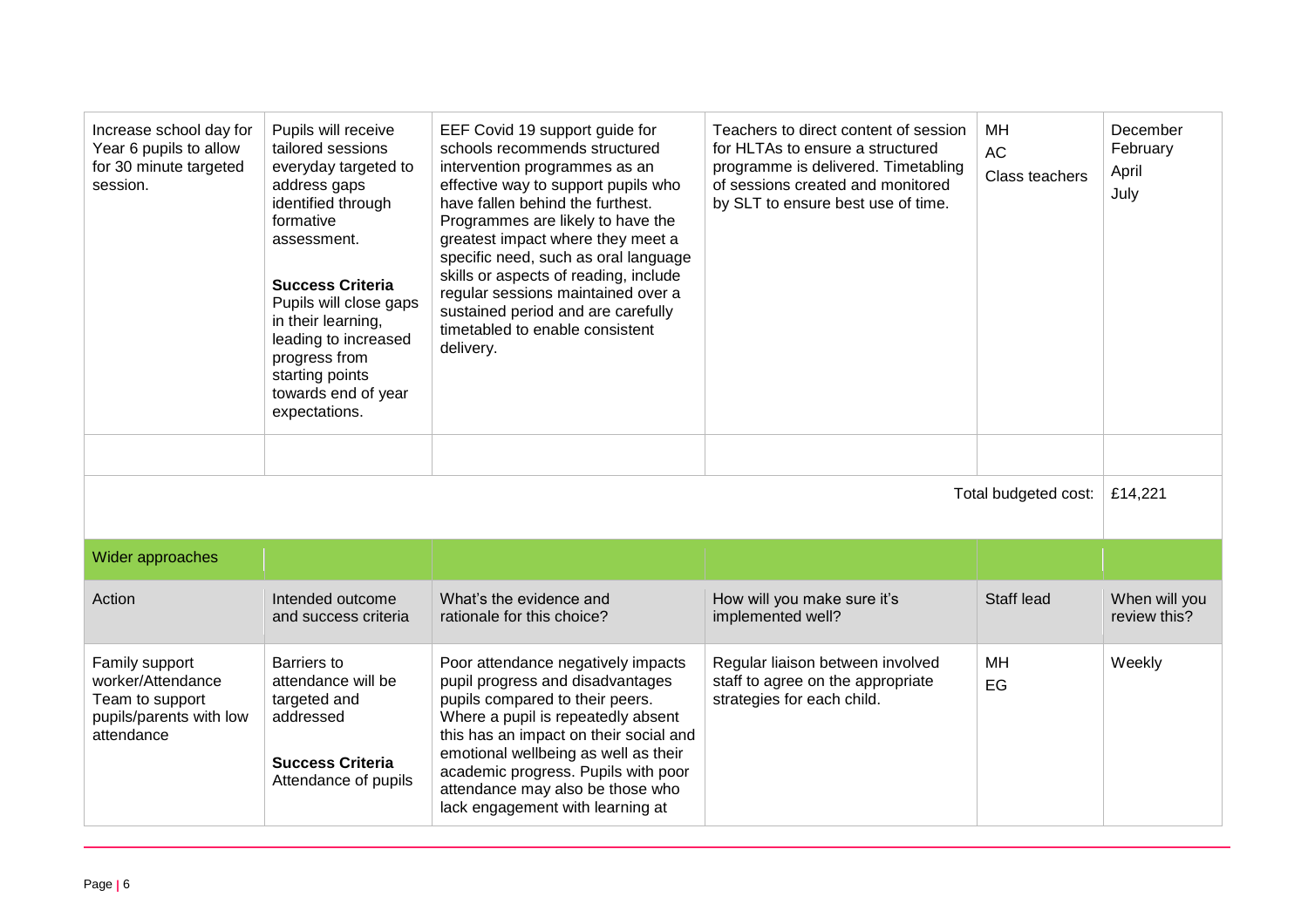|                                                                                    | improves in line with<br>their peers                                                                                                                                                                                                                                                                                     | home and/or lack access to<br>technology.                                                                                                                                                                                                                                                                                                                                                                                                                |                                                                                                                                                                             |                     |        |
|------------------------------------------------------------------------------------|--------------------------------------------------------------------------------------------------------------------------------------------------------------------------------------------------------------------------------------------------------------------------------------------------------------------------|----------------------------------------------------------------------------------------------------------------------------------------------------------------------------------------------------------------------------------------------------------------------------------------------------------------------------------------------------------------------------------------------------------------------------------------------------------|-----------------------------------------------------------------------------------------------------------------------------------------------------------------------------|---------------------|--------|
| Bespoke pastoral<br>support for SEMH<br>issues                                     | Pupils will have<br>support with personal<br>barriers to learning so<br>that they are able to<br>develop strategies to<br>manage day to day.<br><b>Success Criteria</b><br>Pupils will be ready<br>and able to learn in<br>class. Pupils will<br>make progress<br>towards end of year<br>expectations                    | EEF Covid 19 support guide for<br>schools acknowledges the need to<br>meet individual needs: For many<br>pupils, compensating for the<br>negative impact of school closures<br>will require a sustained response. It<br>is highly unlikely that a single<br>approach will be enough. It is also<br>likely to be beneficial to consider<br>how to align chosen approaches with<br>Pupil Premium spending and<br>broader school improvement<br>priorities. | Regular liaison between ELSA,<br>Family Worker and SENCo to<br>identify the right support for each<br>pupil. Monitoring of the success of<br>approaches via agreed targets. | <b>AC</b>           | Weekly |
| Access to 'Go Curiosity<br>for Year 5 and 6 pupils<br>to increase<br>independence. | Pupils to have<br>opportunities to<br>actively engage in<br>self selected projects<br>that promote<br>independent learning<br>and enquiry.<br><b>Success Criteria</b><br>Pupils will pass<br>assessment criteria<br>as identified for the<br>project. Children to<br>engage in at least<br>one project per half<br>term. | The EEF reports in an article that<br>evidence suggests the use of<br>metacognition strategies which get<br>pupils to think about their learning<br>can be worth the equivalent of an<br>additional +7 months progress when<br>used well.                                                                                                                                                                                                                | Frequent discussions between staff<br>and pupils. Staff to provide feedback<br>via 'Go Curiosity' website.                                                                  | Phase 4<br>Teachers | Weekly |